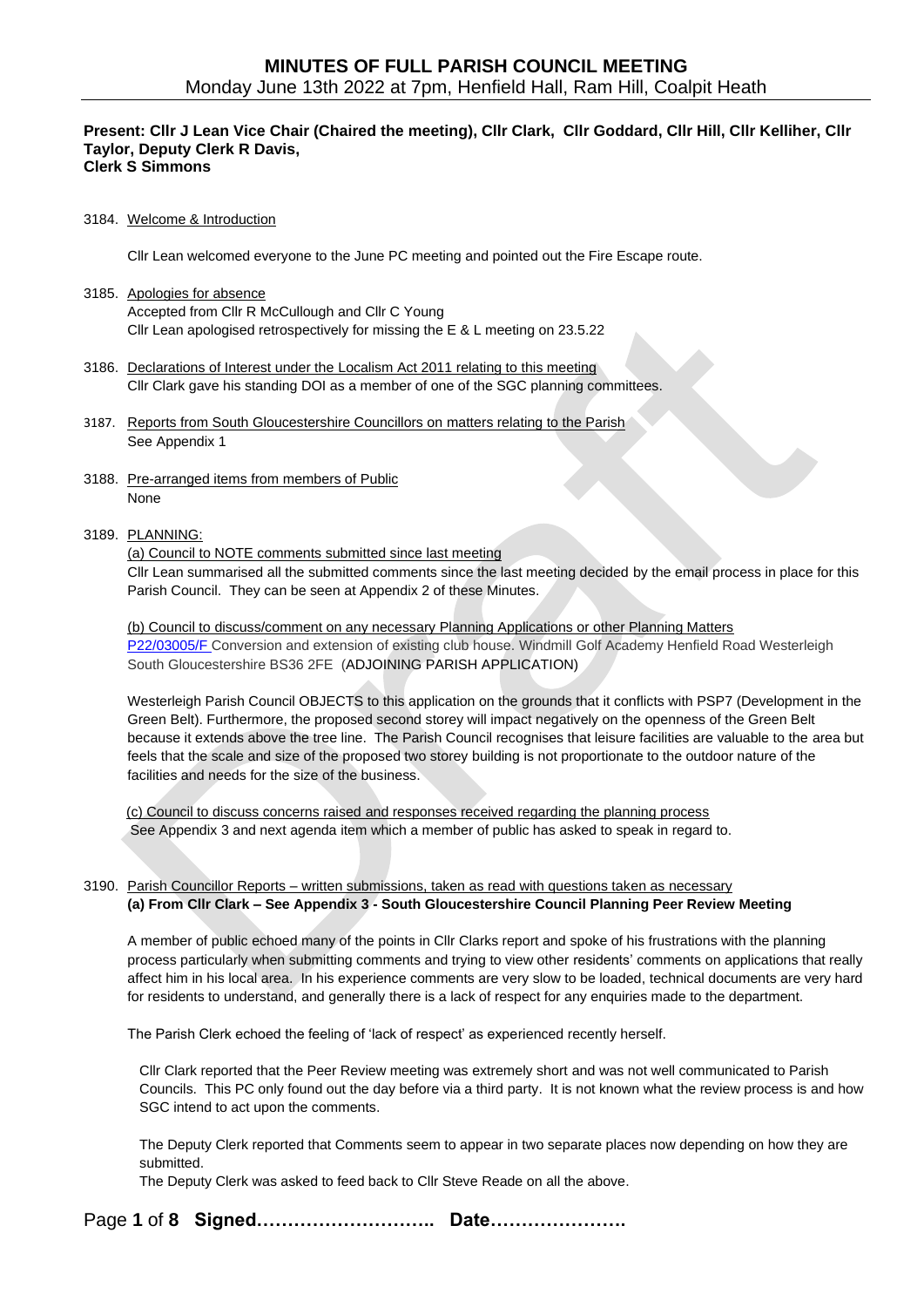### **(b) From Cllr Taylor – Wapley Solar Farm proposal engagement meeting**

In my opinion - The choice of this position is an obvious one: close to the sub-station and under the 132 kv overhead lines. It is already well-shielded from surrounding roads and houses. The are already making contact with Avon Wildlife Trust about nature enhancement. The land is currently pasture, of little wildlife or agricultural value. I think the team has a good plan.

The Parish Clerk added that the proposal includes an intended upfront benefit payment to Dodington PC based on £2000 per Megawatt.

- 3191. Council to APPROVE Minutes of Parish Council meeting held on May 9th 2022 Approved by all and signed by the Chair
- 3192. Council to NOTE receipt of E & L Minutes of 23.5.2022 NOTED
- 3193. To consider matters arising from E & L Committee meeting and APPROVE where relevant including:

#### Picnic benches at Westerleigh Playing Field

Three picnic benches for WPF were suggested at the E & L however they really need ordering in pairs as they come two per pallet otherwise £100 extra.

After a site visit by Clerk & Deputy meeting with contractor the suggestion is to have two inside the toddler area and two along the rear wall making four. The Marmax quote for 4 is £2124 inc delivery. This would come from CIL funds held by this PC.

This was unanimously APPROVED.

### Defibrillator at St Saviours Hall;

St Saviours have given go-ahead. (Contact is Mary Head) Previous supplier AED Donate have quoted £1599 inc installation. SWAST have quoted £1800 for a four year lease payable in advance, so min equivalent of £450 per year ongoing.

APPROVAL was given to place the order with the same provider as the three purchased previously – AED Donate.

Litter issue – meeting with Cllr S Reade;

Cllr Reade has offered to have a 6pm zoom call with Clerk/Cllr Taylor and anyone else. Date tba.

Accessible gate & radar key project at WPF

Following a site visit with our contractor CRB the proposal is to install an accessible gate which can be supplied by SGC and works completed to create an access ramp and other surrounding fencework. The total cost is estimated at £1440 + VAT and this would come from the CIL funds held by this PC. This was unanimously APPROVED by Cllrs.

- 3194. Council to consider Lake sub-group membership or take as part of E & L committee remit It was agreed that there is no longer a need for a separate working group now that a settled arrangement is in place at Bitterwell Lake and the new Chalet works were completed in 2020/21. Anything to do with the Lake or Chalet will come under the E & L Committee and/or Full Council.
- 3195. Council to NOTE receipt of May 2022 payments & income documentation NOTED with no questions arising. A list of May payments is included as Appendix 4
- 3196. Council to NOTE ZURICH INSURANCE POLICY renewal year 2 of 5 NOTED

3197. Council to receive any updates or discuss issues in relation to WESSEX WATER/Bitterwell Lake at Ram Hill The Clerk reported that the Wessex works have been completed, the compound removed and the car park surface was made good last week with a new tarmac entrance and gravel areas where the compound had damaged the surface. The Clerk and Deputy are meeting the Lake Manager on 15.6.22 to discuss his thoughts on a compensation claim for

Page **2** of **8 Signed……………………….. Date………………….**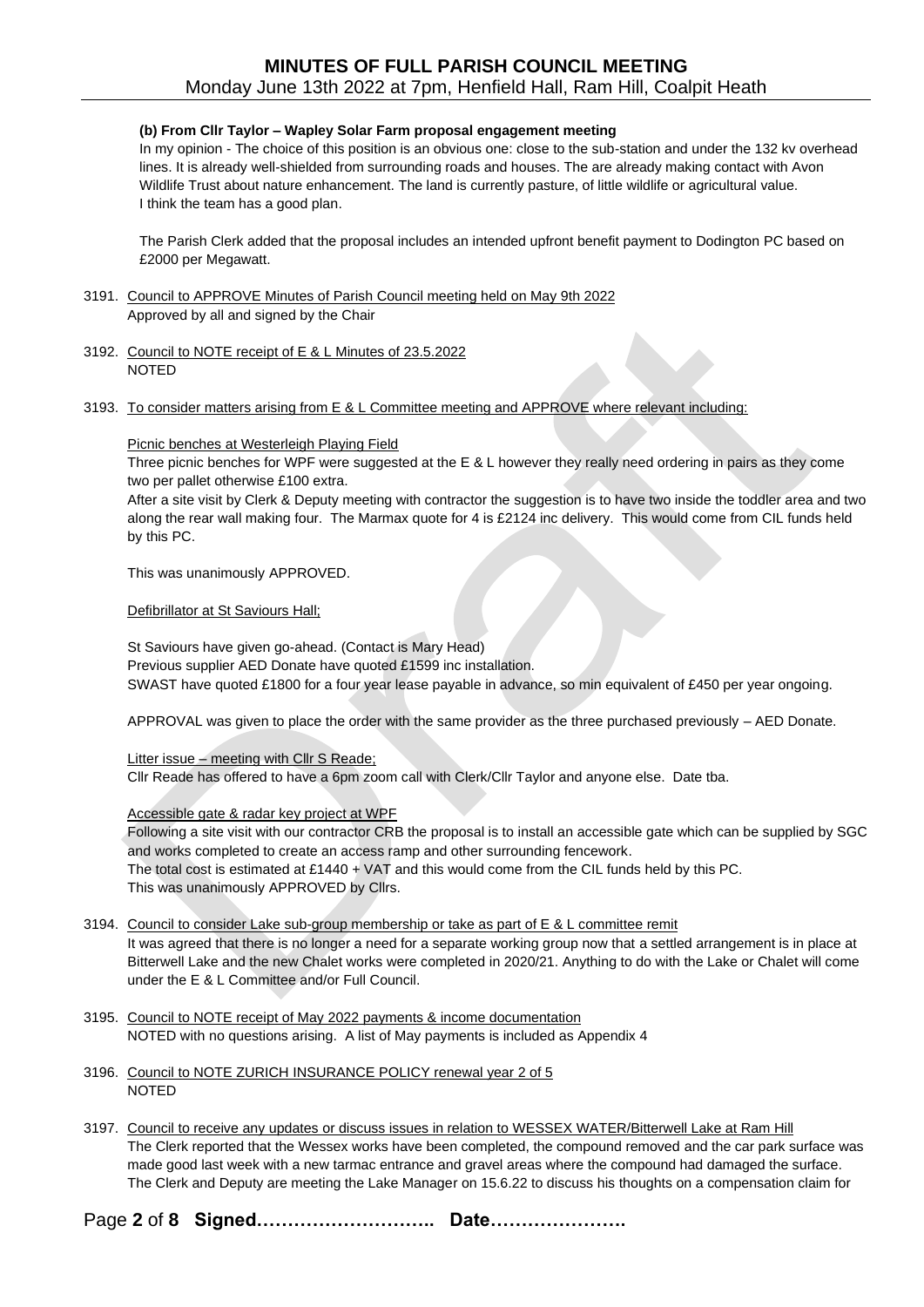loss of business revenue and help him put the necessary justifications together to be sent in to Wessex Water.

### 3198. Council to receive information relating to underground water leak at The Chalet/Henfield Hall site

Further to the leakage notice served on the PC as landlord of The Chalet the leak has been fixed. This uncovered two aspects that have needed rectification – the splitting of a shared supply with Henfield Hall, and the removal of any lead piping. Because of lead the initial Bristol Water inspection did not give the green light for the new connection so further work needed by our contractor BBM should be completed on 14.6.22. The BW inspector will revisit and if happy will then book the connection in the road by BW under the Lead Replacement scheme which BW fund. This can take up to 3 months to happen and involves a road closure for around two hours. There is no loss of connection in the meantime, and just a short period without water when the connection actually happens. When invoices are received the Clerk will bill Henfield Hall for their share which they know is now increased due to the lead removal work. (The Chair of Henfield Hall was at this meeting)

## 3199. Council to receive update relating to a Housing Needs Survey for Westerleigh ward of this Parish Council

The Deputy Clerk reported that it is around two and a half weeks since the start of the survey period and she thanked the volunteers that helped deliver a large proportion of the surveys. Around 40 responses have been received. This is a combination of online, dropped in to Cllr Taylor, and Freepost to SGC mailbox. With around 5 weeks left it is hoped to reach the 25-33% target (80-100 responses).

Westerleigh Cllrs and residents present at the meeting were asked to share on Facebook groups, village WhatsApp groups to promote the survey which can be found on the home page of westerleighparishcouncil.org.uk

A drop-in event was held on 9<sup>th</sup> June. An item on the survey appears in the latest Westerleigh Newsletter.

## 3200. Council to NOTE Response & related information from Highways Investigation Scheme Request re Henfield Road/ Roundways Coalpit Heath waiting restrictions

The Deputy Clerk summarised the response from SGC which explained there was a very long queue of Traffic Management Schemes, and this wouldn't get any priority. Cllr Steve Reade tried to help and as a result there is an offer of a restricted waiting marking around the junction near the green triangle opposite Manor Hall.



The Parish Council would like to accept this proposal as an initial partial improvement whilst keeping the full request in the queue for future consideration of a TRO (Traffic Regulation Order).

The Deputy Clerk was asked to convey this message to Cllr S Reade and Rob Wiltsher.

### 3201. Correspondence/Communication with Westerleigh Parish Council: From SGC:

- South Gloucestershire New Deal, PowerPoint slides and Q and A's.
- PT.7295 Serridge Lane, Westerleigh Notice of 3 day closure of Serridge Lane some time after 20th June.
- Estimate of 2023 election costs
- Minutes Frome Valley CEF 11 May 2022
- PT.7310 Broad Lane, Westerleigh Temporary Road Closure 2 days (after 11<sup>th</sup> July)
- PT.7301 Besom Lane, Westerleigh (No.2) Temporary Road Closure 5 days some time after 1st August

Page **3** of **8 Signed……………………….. Date………………….**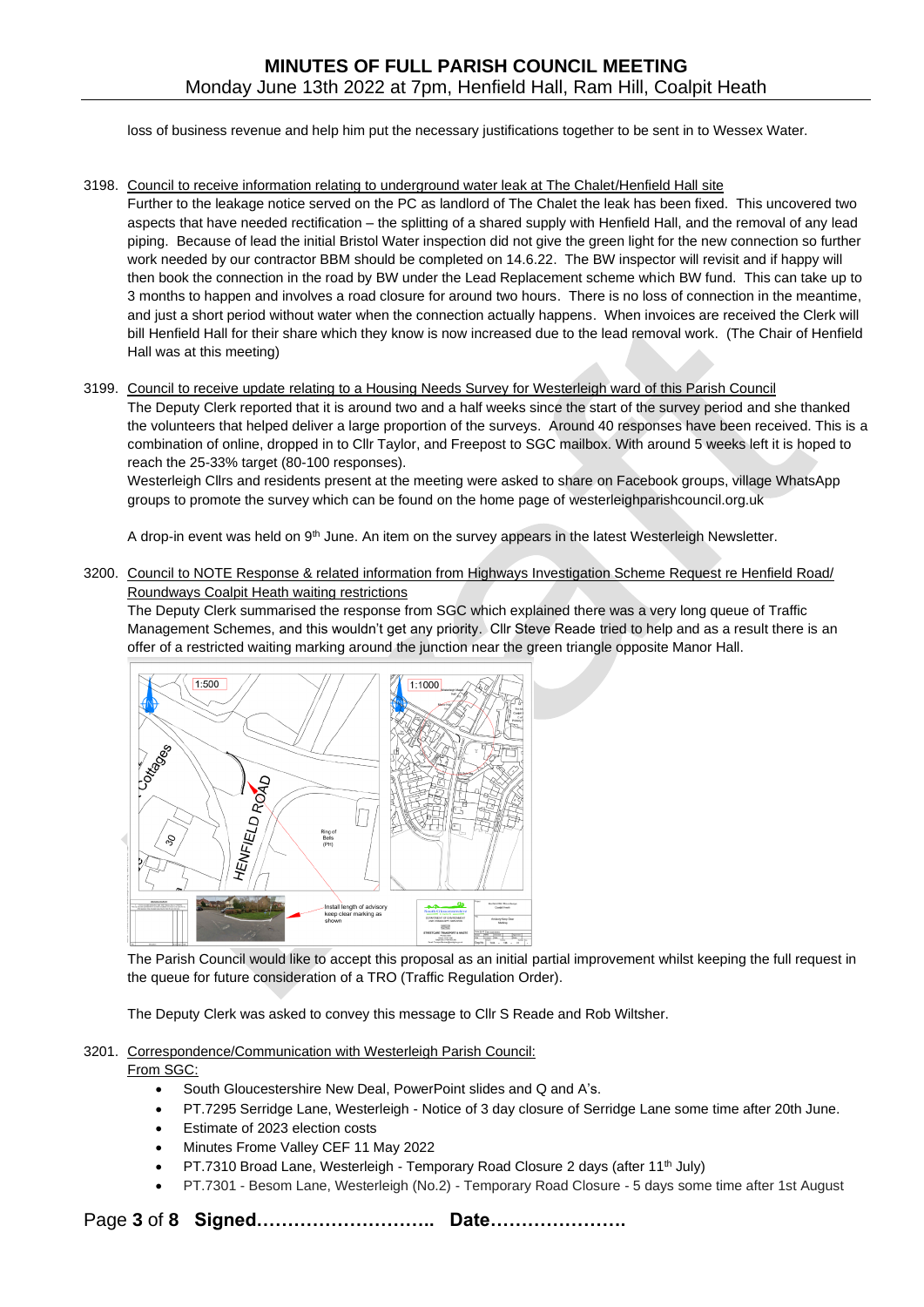- Badminton Road Closure 23rd-25th June 8pm 6am
- Green Space For Everyone survey https://southglos.researchfeedback.net/s/wliqpc\_A public survey that allows comments on open spaces with or without specific designations such as the Manor Hall field.
- Invite to Housing Strategy pop up virtual meeting July 5<sup>th</sup> 5pm-6pm (Clerks/Cllrs)

Other received items

- From Bristol City Council details of Clean Air Zone coming into effect
- From Cotswold Scouts update on Mafeking building project
- Thank you messages from Manor School & Immanuel School for Platinum Jubilee mugs and trees
- Invite to Manor field meeting 3.30 Friday June 17th 2022
- Notes from FC PC Single Issue Joint Survey meeting held on June 9<sup>th</sup>. Received just before this meeting so will appear on next agenda.
- 3202. Council to REVIEW/APPROVE Standing Orders, Committee Terms of Reference and Financial Regulations The Council APPROVED all the changes suggested by the Clerk to bring the policies up to date for 13.6.22
- 3203. Council to receive information/APPROVE an email/communications technology policy The Council APPROVED the draft document prepared by the Clerk.

Noticeboards in Westerleigh & Coalpit Heath at the start of the period.

3204. Council to receive any other information from Clerk/Deputy Clerk regarding ongoing matters/required approvals (a) Confirmation of details of Period for Exercise of Public Rights The statutory period runs from 13.6.22 to 22.7.22 however it should be noted that all Accounts documents are available year round as part of adhering to the Transparency Code. Accounts documents are on the Parish Council website at<https://www.westerleighparishcouncil.org.uk/annual-accounts/> and were placed on Parish Council

(b) Outcome of Casual Vacancy period

The Casual Vacancy period ran from 11<sup>th</sup> May to 31<sup>st</sup> May as approved by SGC Democratic Services. This has now passed so any new candidate for a Parish Councillor role could be co-opted.

3205. Council to discuss any required CONSULTATIONS

None for combined discussion however Cllrs were encouraged to attend the Housing Strategy virtual meeting on July 5<sup>th</sup> in readiness for the next stage of the Local Plan Consultation due later this year.

3206. Council to discuss/APPROVE any required GRANT APPLICATIONS

### Summary of Edventure application

A grant application was received for the new Edventure home schooling support project. The Parish Council could not approve this particular application but wrote a letter of encouragement to the applicant and included the following suggestions for a future application:

- The PC would be more likely to consider an application for tangible equipment or supplies, or fixed costs, rather than subsidising specific pupil attendance.
- The PC would like to see evidence of grants from more of the Parishes that may use the facilities whilst recognising the site will be in this Parish so might consider slightly more than others. Once started a breakdown of where the pupils live will be important.
- The PC would like to know how the activities are regulated, eg Ofsted
- 3207. Items considered urgent or exempt by the Chairman None
- 3208. Dates of upcoming public Parish council meetings **https://www.westerleighparishcouncil.org.uk/meeting-dates/** Monday July 11<sup>th</sup> 2022 Full Parish Council meeting Westerleigh Village Hall 7pm Monday 18th July 2022 Finance Committee meeting 7.30pm at red brick annex Manor Hall

**The meeting closed at 8.10pm**

Page **4** of **8 Signed……………………….. Date………………….**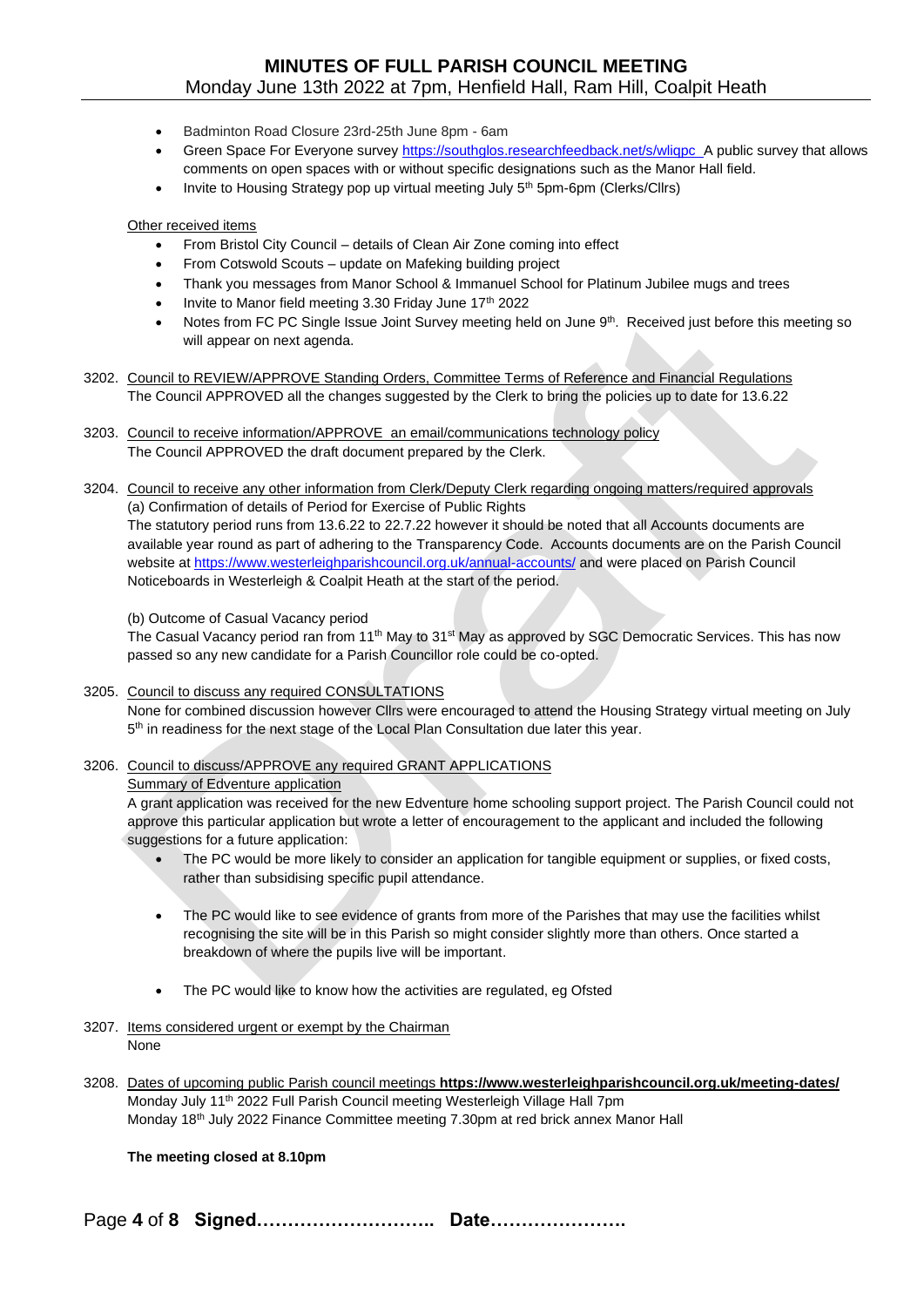Appendix 1

# **Westerleigh Parish Council – District Councillors' Report from Cllr Clark**

### **Subsidised Bus Services Under Threat**

An acrimonious extraordinary meeting of the West of England Combined Authority (WECA) on 26th May, called by the constituent authority leaders, to discuss how to address the current bus crisis ended in stalemate after Dan Norris, the West of England Mayor, and the leaders of the three authorities failed to agree a compromise. The meeting was adjourned and will reconvene on 14<sup>th</sup> June.

A total of 26 subsidised routes, that receive public money as they are not commercially viable, are at risk of being withdrawn. Additional funding is needed for subsidised routes because running costs have soared by 43% due to soaring fuel prices and driver shortages. Amongst those services is the 622 which provides the only regular bus service to Rangeworthy and Tytherington.

There is also a threat to the Y3 and Y5 which have only been given support in the short term from underspends in WECA's 2021/22 budget. If both services were withdrawn Westerleigh, Rangeworthy, Tytherington, Iron Acton and Engine Common would all be left without any regular bus service. Residents who do not drive face being wholly reliant upon community transport providers, taxies and the assistance of their friends and neighbours. This neither acceptable nor sustainable as it would worsen inequality and social deprivation in our rural communities.

Dan Norris is due to attend the next meeting of South Gloucestershire Council's Scrutiny Commission on 6<sup>th</sup> July to discuss and take questions on the current bus crisis. We are encouraging residents and parish councils impacted by changes to the bus services in their area to submit written statements and/or speak under public participation at the meeting (this can be done remotely or in person).

Additional information 13.6.22 From todays SGC Cabinet meeting Cllr C Young reports that Bus services Y3 Y5 which were due to be suspended in Aug have been granted an extension to October 2022.

## **Fencing on the Manor School Playing Field**

In September 2020 Cllrs Young and Clark had a site meeting with Sue Webber (School Projects Commissioning Officer at South Gloucestershire Council), Amanda Flanagan (headteacher of The Manor Church of England Primary School) and a member of the School Governors. The meeting was to discuss ongoing safeguarding problems that the school was experiencing when holding lessons on the playing field and the school's wish to fence off a section of the playing field for the exclusive use of their pupils. At that meeting we stressed that, once detailed proposals had been drawn up, it was critically important for there to be a proper public consultation before any permission for fencing is granted. The playing field has been freely accessible to residents for decades and it could antagonise residents if they were presented with a *fait accompli*.

Despite regularly asking for updates on the school's plans no such proposals were forthcoming until a few weeks ago when we were sent copies of the notices the school were due to put up in the area. These notices explained that the school owned the entirety of the playing field and that fencing would shortly be installed in the eastern corner of it. We sought clarification from senior officers at South Gloucestershire Council; we wanted to know whether permission had been granted, the process used to arrive at the decision (if the school did have permission) and clarification about the ownership of the field.

Officers were not aware of the school's plans but confirmed that SGC does own the playing field (the school pays the council for the use and maintenance of the field). The school were instructed to halt their plans whilst further discussions/meetings took place. Officers have subsequently gotten back to us to acknowledge that the problems and the history of the field are complicated but, in their view, there should indeed be a public consultation before anything is agreed and installed. No timescales for a public consultation have been announced yet but, as soon as they have been, we will let the parish council and parishioners know how they can participate in it.

Additional information 13.6.22: A meeting is taking place on the Manor field at 3.30 on Friday June 17<sup>th</sup> with the School, SGC Cllrs and the school projects commissioning officer, Sue Webber. This Parish Councils Coalpit

Page **5** of **8 Signed……………………….. Date………………….**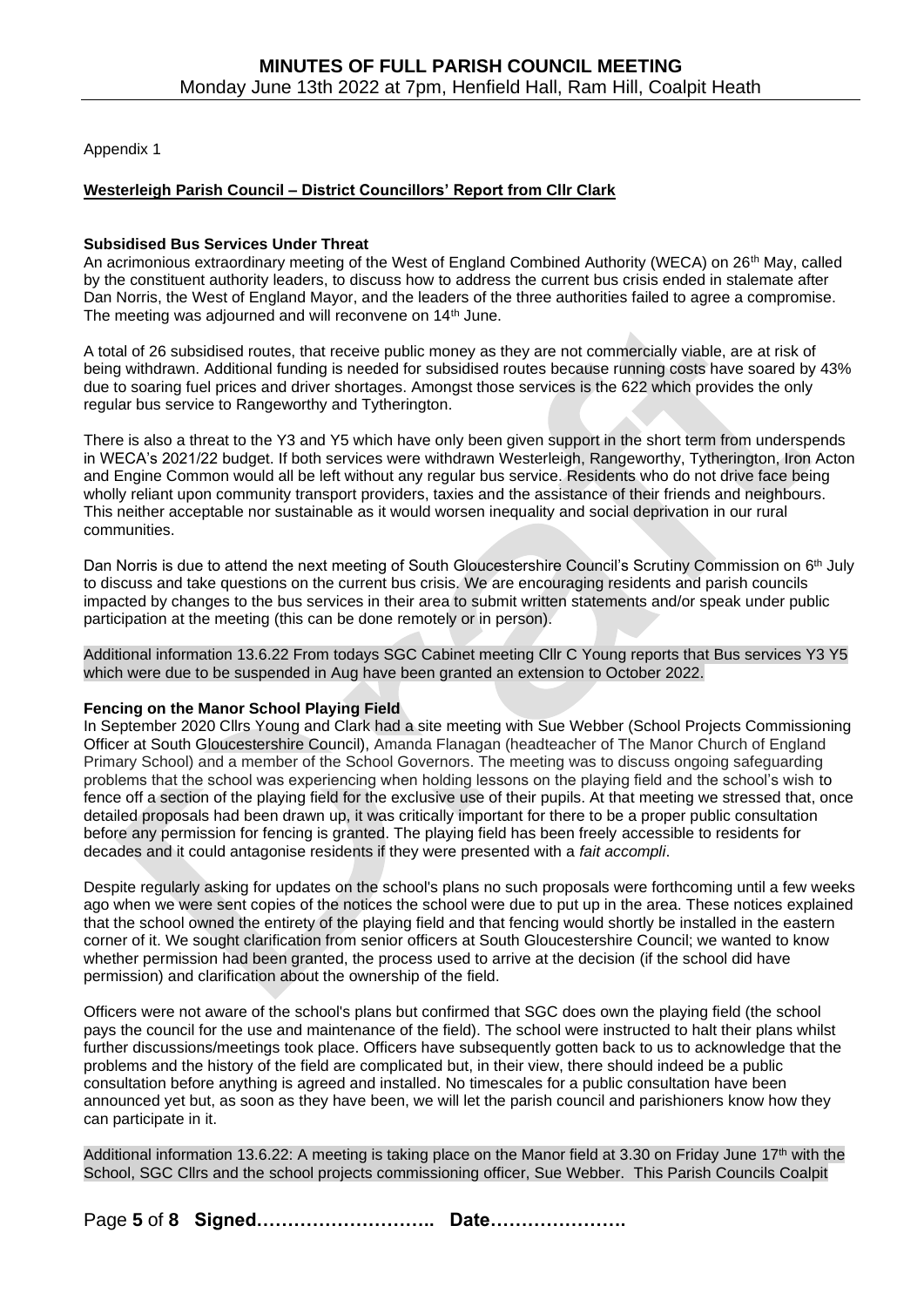Heath Cllrs are invited and as well as Cllr Clark & Cllr Lean with two hats on Cllr Hill and Cllr Kelliher hope to attend.

---o-0-o---

**Appendix 2 Westerleigh Parish Council planning comments since the May 2022 meeting. All comments can be viewed on the Parish Council website at <https://www.westerleighparishcouncil.org.uk/parishioners-planning/>**

P22/02466/F External alterations to replace 11no windows and replace 1no window with bi-fold doors. Brook Farm Annexe Brook Farm Westerleigh Road Westerleigh BS37 8QH *Westerleigh Parish Council has no objection to this application.*

P22/02458/LB Internal and external alterations to include replacement windows as detailed in the submitted design and access statement and changes to internal layout. Brook Farm Annexe Brook Farm Westerleigh Road Westerleigh BS37 8QH

*Westerleigh Parish Council has no objection to this application.*

P22/02736/F Erection of 1no. building to form driving bays and teaching facilities with associated works. Kendleshire Golf Club Henfield Road Coalpit Heath BS36 2XG Cllr McCullough declared an interest so did not comment. *Westerleigh Parish Council has no objection to this application.*

P22/02676/RVC Variation of condition no.17 attached to P21/01095/F to alter the access and internal layout to House 8. with submitted revised drawings Ivory Hill Farm Park Lane Winterbourne BS36 1AS *Westerleigh Parish Council has no objection to this application.*

*The proposed access is better than the previously consented one. This modification will reduce the required excavations and also remove a number of journeys from turning onto the steep part of Ivory Hill.*

P22/02673/HH Erection of single storey rear extension to provide additional living accommodation. 8 South View Rise Coalpit Heath BS36 2LS

*Westerleigh Parish Council has no objection to this application.*

P22/02386/F Demolition of existing dwelling and outbuildings and erection of 1 no. dwelling with detached garage and associated works (Resubmission P21/06892/F). Hareswood Cottage Westerleigh Hill Westerleigh BS37 8RB

(Agreed at the Environment & Leisure Committee meeting 23/05/2022)

*Westerleigh Parish Council OBJECTS to this application for the same reasons as the previous two applications (P21/06892/F and P21/01335/F) were OBJECTED to, and subsequently the reasons for REFUSAL of those applications by SGC.* 

*The previous objections were as follows:* 

*Westerleigh Parish Council does not object in principle to the idea of replacing the building but does OBJECT on the grounds that the proposed increase in size (calculated as the volume) is disproportionate and thus constitutes inappropriate development in the Green Belt. The concern being that it conflicts with policies CS5 (Location of Development), PSP7 (Development in the Green Belt) and PSP40 (Residential Development in the Countryside).*

*PSP7 (Development in the Green Belt) para 4.7 states that: 'The term 'original building' in the Policy refers to the volume of a building when the original planning permission for its construction was given, or, for older buildings, the volume of the building on July 1st 1948 (when the Town Planning Act was introduced).'*

*ALSO: On P22/02386/F The Parish Council requests that the Planning Officer double checks the calculations for the volume of the proposed dwelling plus garage for compliance with policy PSP7 (Development in the Green Belt). For example, the plans quote the area of the garage as 50 sq m but this does not appear to include the* 

Page **6** of **8 Signed……………………….. Date………………….**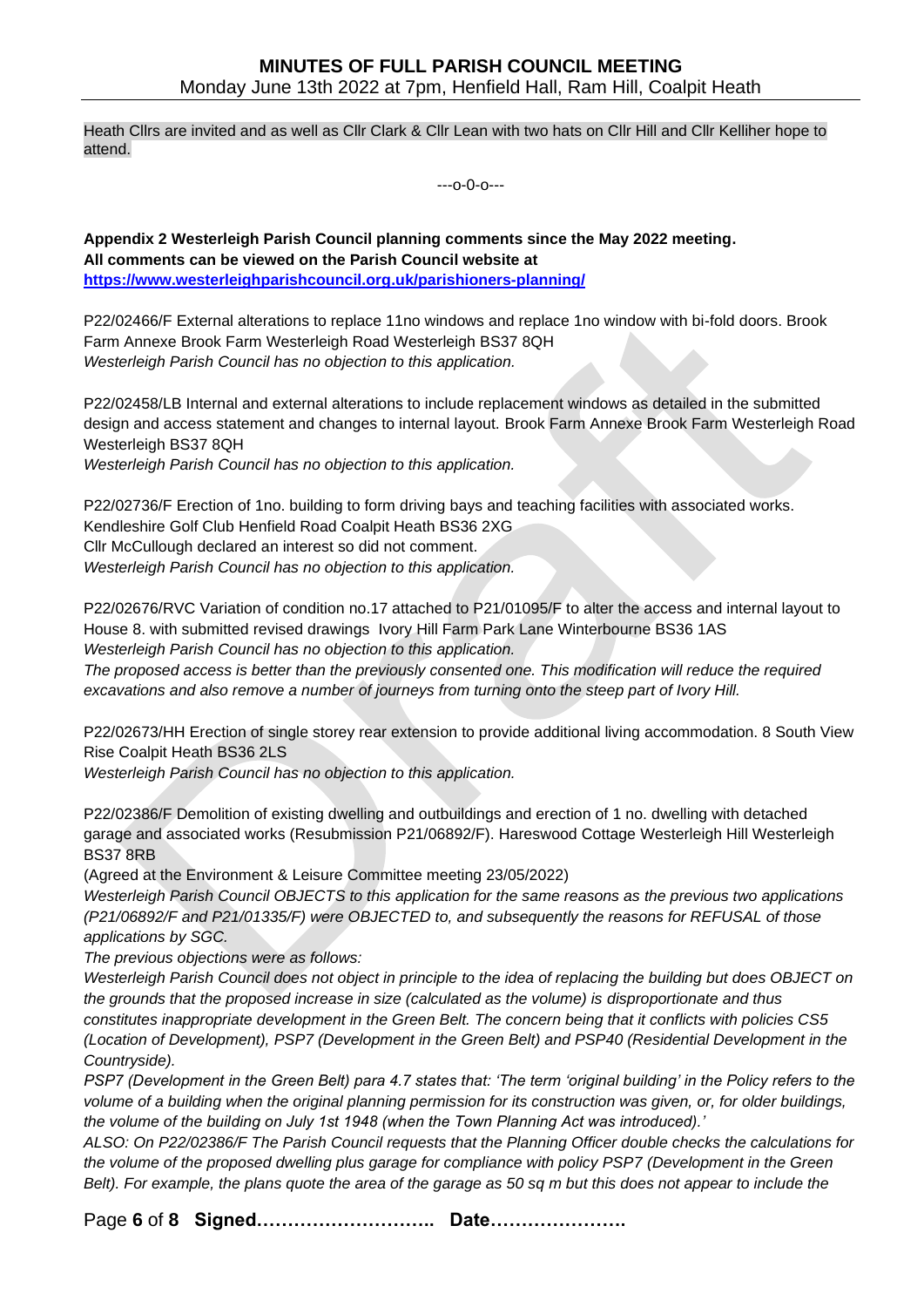*intended first floor which adds another 30 sq m in area.*

P22/02537/HH Demolition of existing conservatory. Erection of single storey rear extension to provide additional living accommodation. South Wood Ram Hill Coalpit Heath BS36 2UF *Westerleigh Parish Council has no objection to this application.*

---o-0-o---

## Appendix 3 **South Gloucestershire Council Planning Peer Review Meeting – Cllr Clark**

On Wednesday 25th May I attended an online Planning Peer Review Meeting on behalf of the parish council. It was called to discuss how the planning system operates in South Gloucestershire and the experiences of town and parish councils. It is important to note that the peer review was an informal and not a statutory review.

South Gloucestershire Council invited representatives from other local authorities into the department to review how the planning system operates and to identify both strengths and weaknesses.

The meeting was only arranged a day or so beforehand, via the Town and Parish Council Forum, and the external reviewers only had half an hour allotted to them for the meeting. This unfortunately meant that each attendee only had the opportunity to speak for a few minutes. There was, however, a lot of common ground in the comments of each attendee. The following points were made:

- There is no formal training provided by South Gloucestershire Council to town and parish councillors, particularly those new to the planning process, to help them in their role as a consultee.
- There is little or no contact from planning officers, during or after the consultation period.
- There is no technical help or advice from either planning officers or formal consultees (e.g. highways officers, biodiversity officers, etc.) which makes it harder to engage with large planning applications. Large applications, including revisions, can sometimes have hundreds of submitted documents.
- Residents struggle to understand the different stages of the planning process and the various roles involved. They confuse the functions of the case officer, town/parish councils, and the three different planning committees at South Gloucestershire Council (the Development Management Committee, the Strategic Sites Delivery Committee and the Spatial Planning Committee).
- The online planning portal can be complicated, even for those with good computer skills, and tends to exclude residents without computer skills and/or internet access.
- Comments aren't uploaded onto the portal in a timely manner.
- Town and parish councils are not always notified in a timely manner when revised documents are submitted. This can mean they lose the opportunity to formally comment on those revisions.
- Consultations are often too frequent, too long, written in technical jargon and open for only a short period of time. They aren't written in a format that encourages residents to respond and feel like a mere tick box exercise.
- There's a lack of respect from officers for the role of town/parish councillors as community representatives and for the informative local knowledge they often provide.
- There's a lack of respect from officers for the views of residents and their comments are usually disregarded (even when a resident might have a lot of professional/technical experience on a subject they have raised).

See the further notes from discussions at the PC meeting in Minute 3190(a)